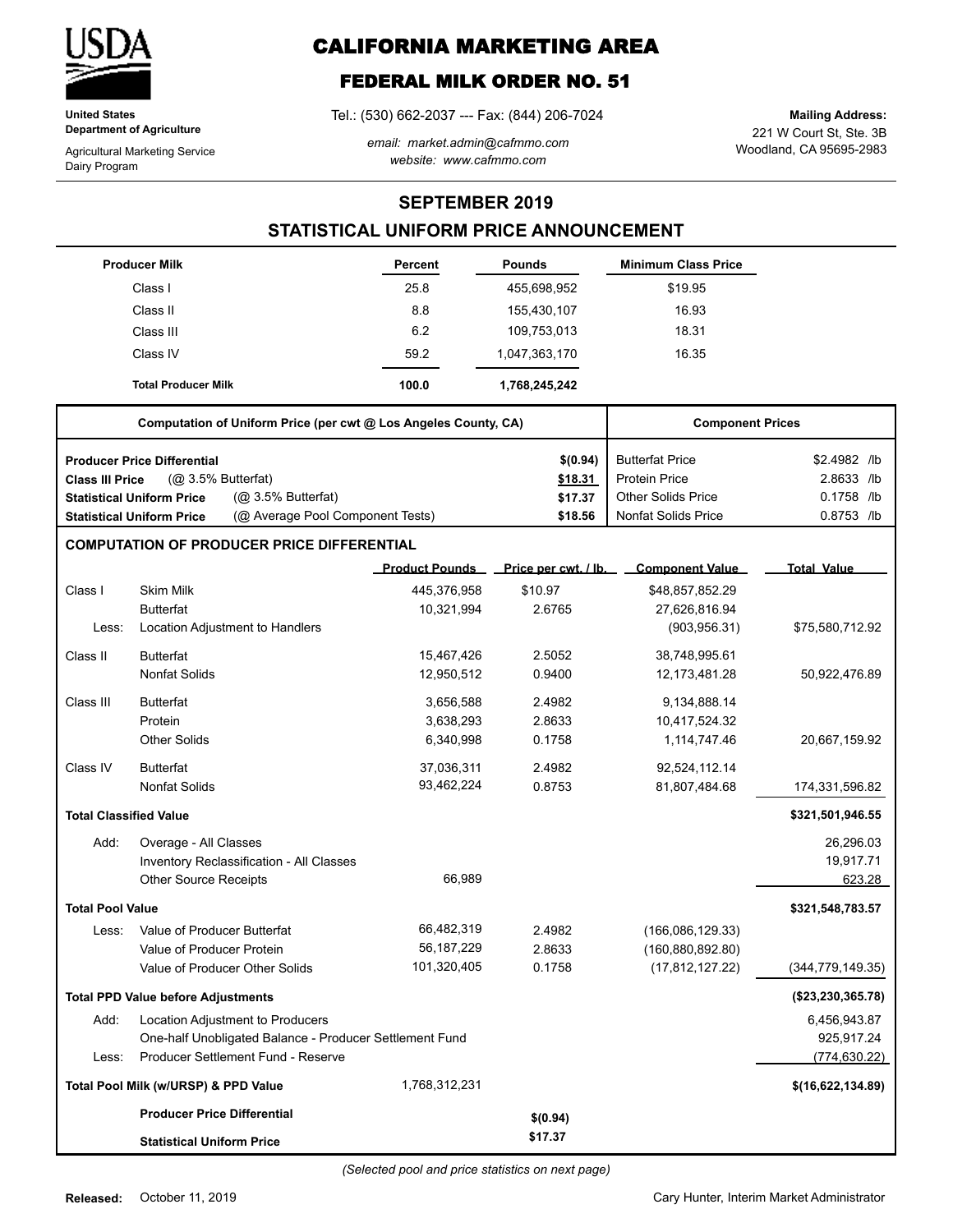# **CALIFORNIA MARKETING AREA**

## **FEDERAL MILK ORDER NO. 51**

| <b>Payment Schedule</b>                                      |                       |  |
|--------------------------------------------------------------|-----------------------|--|
| <b>Payment Dates for the Month of:</b>                       | <b>SEPTEMBER 2019</b> |  |
| Payment TO the Producer Settlement Fund due on:              | October 16, 2019      |  |
| Payments FROM the Producer Settlement Fund made on:          | October 18, 2019      |  |
| Final payments TO a Cooperative Association must be made on: | October 18, 2019      |  |
| Final payments to Producers must be RECEIVED by:             | October 21, 2019      |  |
|                                                              |                       |  |

#### **Producer Price Differential and Statistical Uniform Price, by Zone Differential**

|                     | Zone<br>1/<br><b>Differential</b> | <b>Adjustment</b> | <b>Producer</b><br><b>Price</b><br><b>Differential</b> | <b>Statistical</b><br><b>Uniform</b><br><b>Price</b> | 2/ |
|---------------------|-----------------------------------|-------------------|--------------------------------------------------------|------------------------------------------------------|----|
|                     |                                   |                   | dollars per hundredweight                              |                                                      |    |
| As Announced:       | 2.10                              | 0.00              | (0.94)                                                 | 17.37                                                |    |
| <b>Other Zones:</b> | 2.00                              | (0.10)            | (1.04)                                                 | 17.27                                                |    |
|                     | 1.80                              | (0.30)            | (1.24)                                                 | 17.07                                                |    |
|                     | 1.70                              | (0.40)            | (1.34)                                                 | 16.97                                                |    |
|                     | 1.60                              | (0.50)            | (1.44)                                                 | 16.87                                                |    |

Differentials listed apply to zones included in the California Marketing Area. Outside of this area, differentials may be above or below this range. Differentials apply on a county basis. 1/

2/ Prices at 3.5 percent butterfat, 2.99 percent protein, and 5.69 percent other solids.

#### **Producer Milk Received by Component Pounds**

|                               | <b>Skim</b>   | <b>Butterfat</b> | <b>Protein</b> | <b>Other Solids</b> | <b>Nonfat Solids</b> |
|-------------------------------|---------------|------------------|----------------|---------------------|----------------------|
| <b>Producer Milk Receipts</b> |               |                  | <b>Pounds</b>  |                     |                      |
| Class I                       | 445,376,958   | 10.321.994       | 14.672.944     | 26.442.663          | 41,115,607           |
| Class II                      | 139,962,681   | 15.467.426       | 4,625,683      | 8,324,829           | 12,950,512           |
| Class III                     | 106,096,425   | 3.656.588        | 3,638,293      | 6,340,998           | 9.979.291            |
| Class IV                      | 1,010,326,859 | 37,036,311       | 33,250,309     | 60.211.915          | 93,462,224           |
| <b>Total Producer Milk</b>    | 1,701,762,923 | 66,482,319       | 56,187,229     | 101,320,405         | 157,507,634          |

#### **Selected Pool Statistics**

| Average test of producer receipts: | <b>Butterfat</b>    | 3.76 % |
|------------------------------------|---------------------|--------|
|                                    | Protein             | 3.18%  |
|                                    | <b>Other Solids</b> | 5.73 % |
|                                    |                     |        |

#### **Administrative Assessment and Marketing Service Deduction**

| § 1000.85 - Assessment for order administration | \$0,030 per hundredweight |
|-------------------------------------------------|---------------------------|
| § 1000.86 - Deduction for marketing services    | \$0.040 per hundredweight |